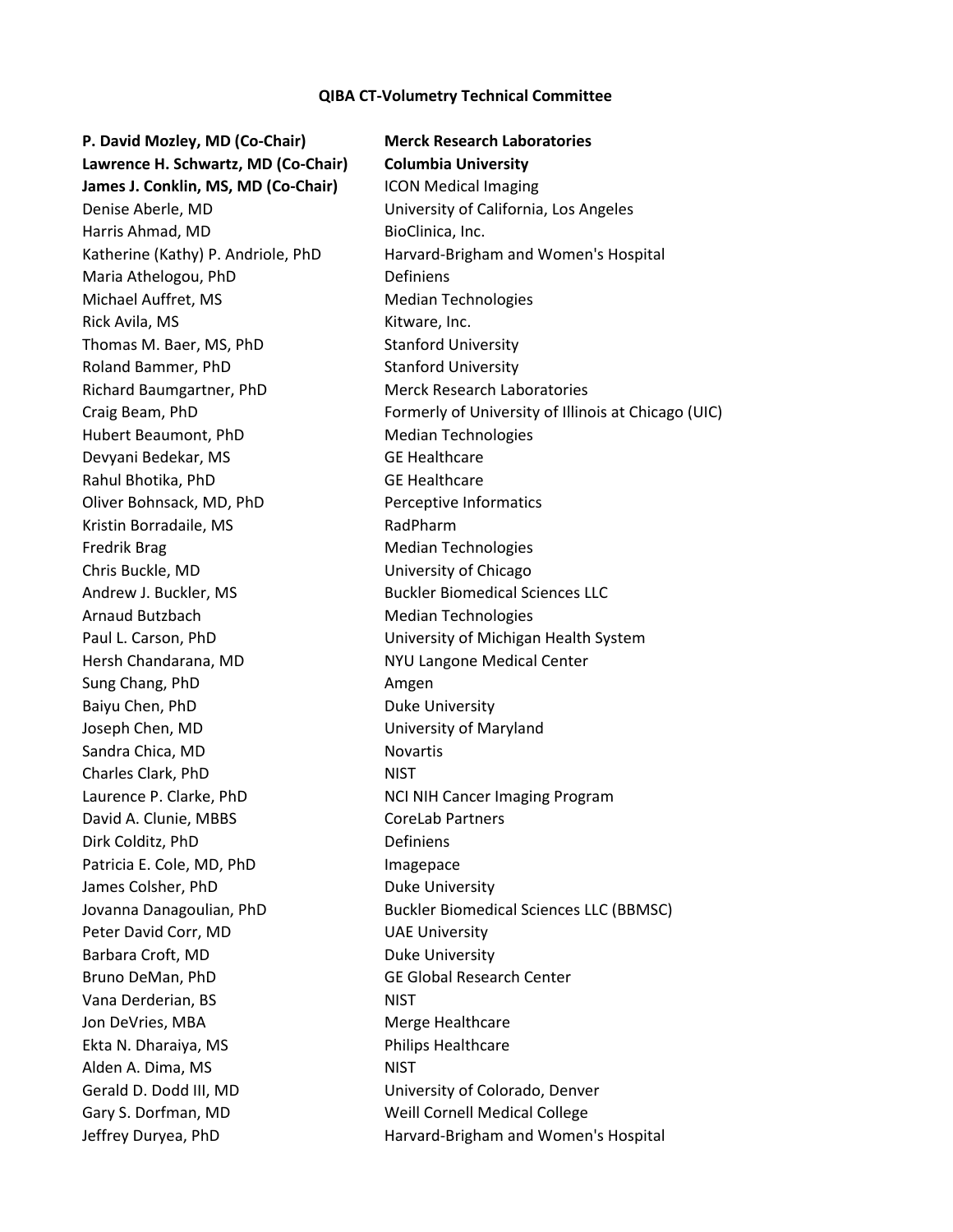Richard M. Eaton, JD Medical Imaging & Technology Alliance Heidrun Endt Siemens Charles Fenimore, PhD NIST Les Folio, DO, MPH NIH Robert Ford, MD John Fraunberger CoreLab Partners Kavita Garg, MD University of Colorado, Denver Paul R. Garrett, MD PERI Marios Gavrielides, PhD FDA Dana Ghiorghiu, MD, PhD AstraZeneca Robert J. Gillies, PhD Moffitt Cancer Center Gregory V. Goldmacher, MD, PhD ICON Medical Imaging Ronald H. Gottlieb, MD, MPH University of Arizona Sumit Gupta, MBBS Glenfield Hospital, UK David Gustafson, PhD INTIO, Inc. Wendy Hayes, DO Bristol-Myers Squibb Claus Peter Heussel, MD, PhD Heidelberg University Colin J. Holmes, PhD Calgary Scientific, Inc. Tunc A. Iyriboz, MD MSKCC Richard P. Jacobs, MD, MHA Perceptive Informatics C. Carl Jaffe, MD Boston Medical Center Todd Johnson Vital Images, Inc. Andy Jurasz, MD, PhD BioClinica, Inc. Gerhard Kohl, PhD Siemens Gerald (Jerry) Kolb, JD Breast Health Management, Inc Despina Kontos, PhD University of Pennsylvania Michael Kuhn, PhD Philips Healthcare Oliver Lehner **Definiens** Riccardo Lencioni, MD University of Pisa John Lu, PhD NIST Meghan Lubner, MD University of Wisconsin Marianne Maffoni **TeraRecon**, Inc. Mahadevappa Mahesh, MS, PhD Johns Hopkins University Osama Masoud **Vital Images, Inc.** Brian McParland, PhD GE Healthcare James L. Mulshine, MD **Rush University Medical Center** Daniel R. Nicolson **Definiens** Morgan Nields, MBA **INTIO**, Inc. J. Michael O'Neal, MD CoreLab Partners Guillaume Orieux, MSC GE Healthcare

David S. Gierada, MD Washington University Mallinckrodt Institute of Radiology Bruce J. Hillman, MD University of Virginia Health System Philip F. Judy, PhD **Harvard-Brigham and Women's Hospital** Hyun J. (Grace) Kim, PhD University of California, Los Angeles Michael McNitt-Gray, PhD University of California, Los Angeles Alec J. Megibow MD, MPH, FACR New York University School of Medicine Kevin O'Donnell, MASc Toshiba Medical Research Institute-USA, Inc.